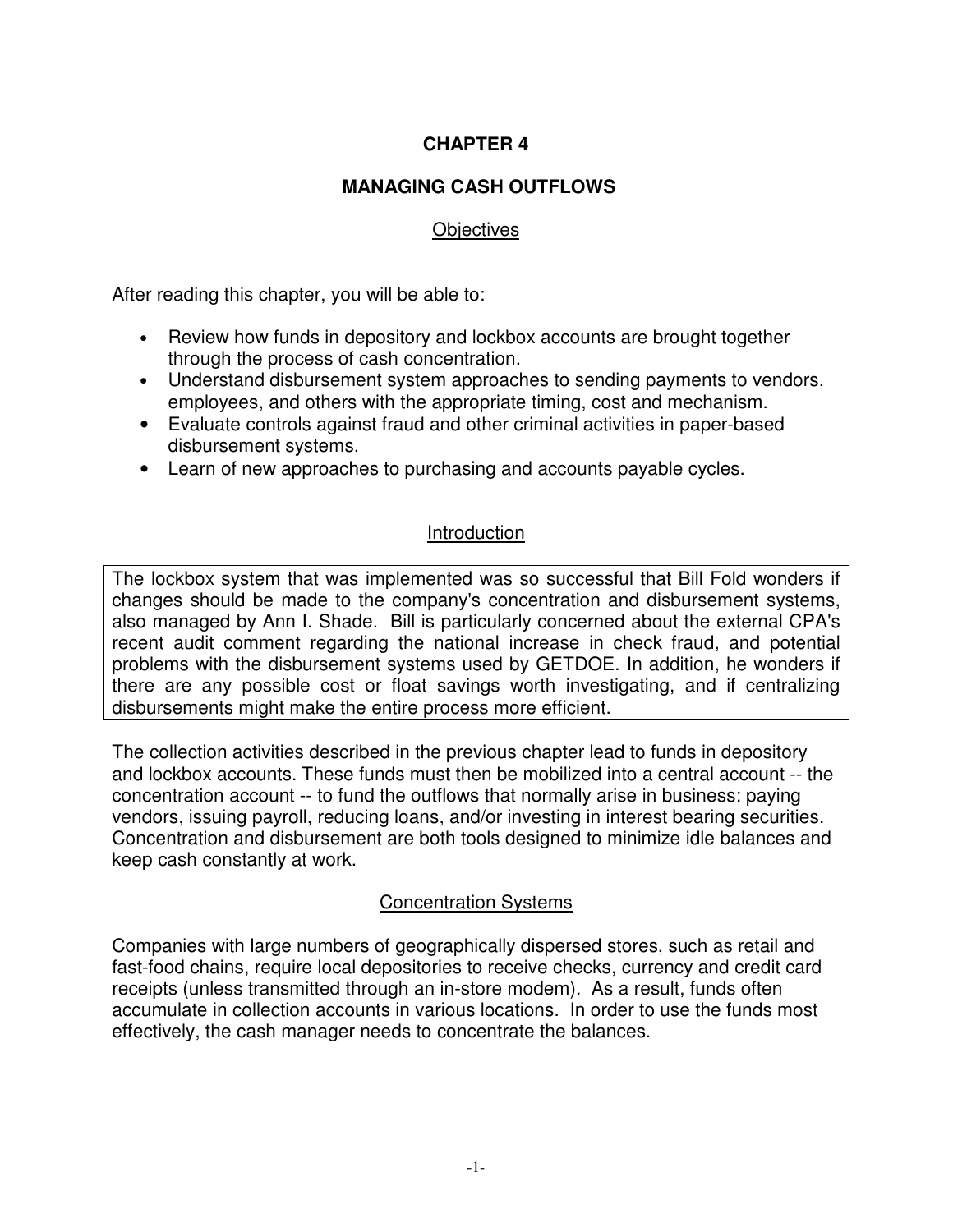#### Mobilizing Funds

There are a number of options for a company to move funds into the concentration account.

• Deposit reporting services. A deposit reporting service (DRS) functions to assist in the mobilization of funds in local accounts to the concentration account. The store manager contacts the DRS through a toll-free telephone number or a pointof-sale (POS) terminal and following a series of prompts, reports the store number, the time and amount of the deposit, and any detail required by the company (such as the coin and currency sub-total). The DRS accumulates all of the calls for the company, creates an ACH file to draw down the deposited funds, and transmits the ACH through the banking system. The all-in daily cost per store is approximately \$1. There are several DRS vendors, including NDC, First Data and ADP.

The effectiveness of a DRS system relies on the store manager reporting accurate and timely information. The company can be notified if any store does not contact the DRS, allowing a rapid follow-up to determine the reason for the failure. However, errors will occur if the manager reports a deposit that is not made; a deposit is made after the local bank's cutoff time for ledger credit; or if the amount reported varies from the actual deposit. The result can be overdrafts at the local bank from which the deposits have been concentrated, which can cost \$25 in fees for each occurrence.

- Company-initiated concentration. Large companies with widespread local offices or stores may develop their own concentration reporting systems. The technology used often involves minicomputer processing, with automated notification by the local site to a treasury function using specified protocols. For example, the stock brokerage industry uses proprietary systems to report each day's activity at branches, details of which include:
	- o Checks and securities received by client account
	- o Local, national account, and cashier's checks written to pay out funds
	- $\circ$  The amount and time of the deposit
	- o Other transactions

Some of these systems require the branch to input the transit routing numbers of client checks (see Chapter 3) to determine when good funds will be received at the local depository for inclusion in the concentration amount. Treasury prepares the concentration wire transfer or ACHs, based on a cost-benefit calculation for each method.

• Standing instructions. The administrative effort necessary to concentrate funds can be alleviated by the issuance of standing instructions to the depository or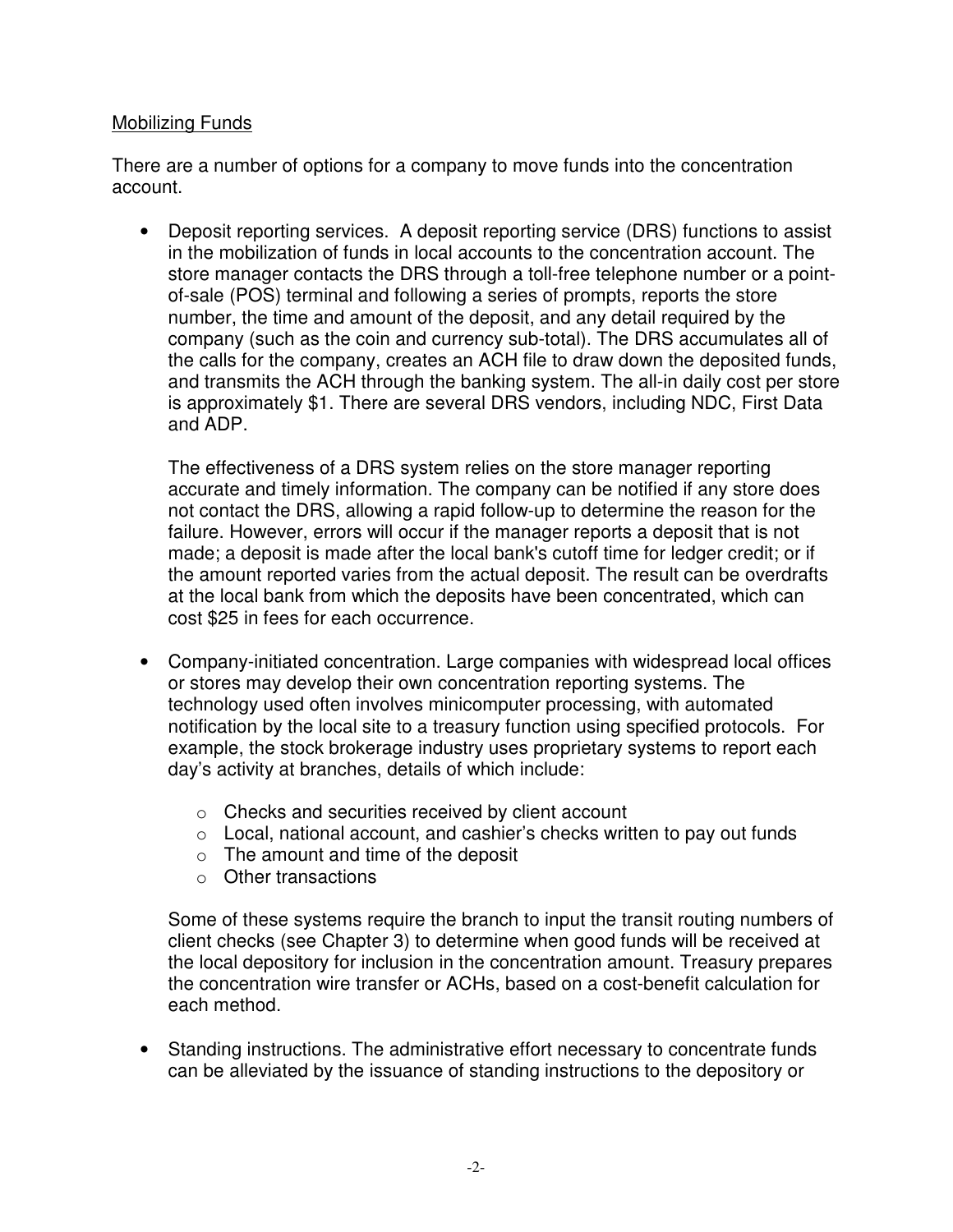concentration banks to effect transfers based on various criteria. The criteria could be based on:

- o Frequency: for example, daily or whenever a "trigger" occurs, usually defined as a collected funds threshold
- o Amount: for example, any collected funds or only funds exceeding a predetermined target
- o Mechanism: for example, ACHs for small amounts and Fedwire for large sums as determined by the company's analysis

Smaller depository banks may not be able to handle such guidelines. In those situations, the concentration bank can initiate a reverse (or drawdown) ACH or Fedwire based on instructions from the DRS or the company.

• Zero balance accounts (ZBA): The ZBA structure is used to minimize idle balances in a DDA account. It is an automated service that is used for both the concentration of balances and the funding of disbursement accounts. A master concentration account withdraws any residual balances in individual collection accounts within the same bank network, based on the account holder's standing instructions. The funds can then be used for investment or disbursement purposes.

### Concentration System Considerations

Design of a cash concentration system involves consideration of cost and access to information. There are three *cost* elements to examine in planning a concentration system:

- 1. The cost of the transfer mechanism. Electronic funds transfer systems are discussed in Chapter 2. As was noted, there is a significant cost difference between Fedwires and ACH transfers. A Fedwire costs approximately \$10 to 15 for a wire out/wire in from the collection account to the concentration account. An ACH transfer is usually about 15 cents for this same journey. However, it should be noted that costs vary fairly widely for these activities, depending on the extent of automation in ordering the transfer and pricing by individual banks.
- 2. The value of the funds in the bank. Cash sitting in collection and concentration accounts incur an opportunity cost in that there may be more productive uses for the funds. Some companies establish tiered concentration systems, which use multiple levels of concentration accounts to support different corporate businesses. However, any cash in these accounts is earning only a nominal earnings credit rate (ECR), discussed in Chapter 8, which may be several percentage points less than the company's cost of capital.
- 3. The opportunity cost of local accounts. Depository accounts are often used to support the cash requirements of a branch office or other activity distant from corporate headquarters. It may be necessary to leave balances (sometimes called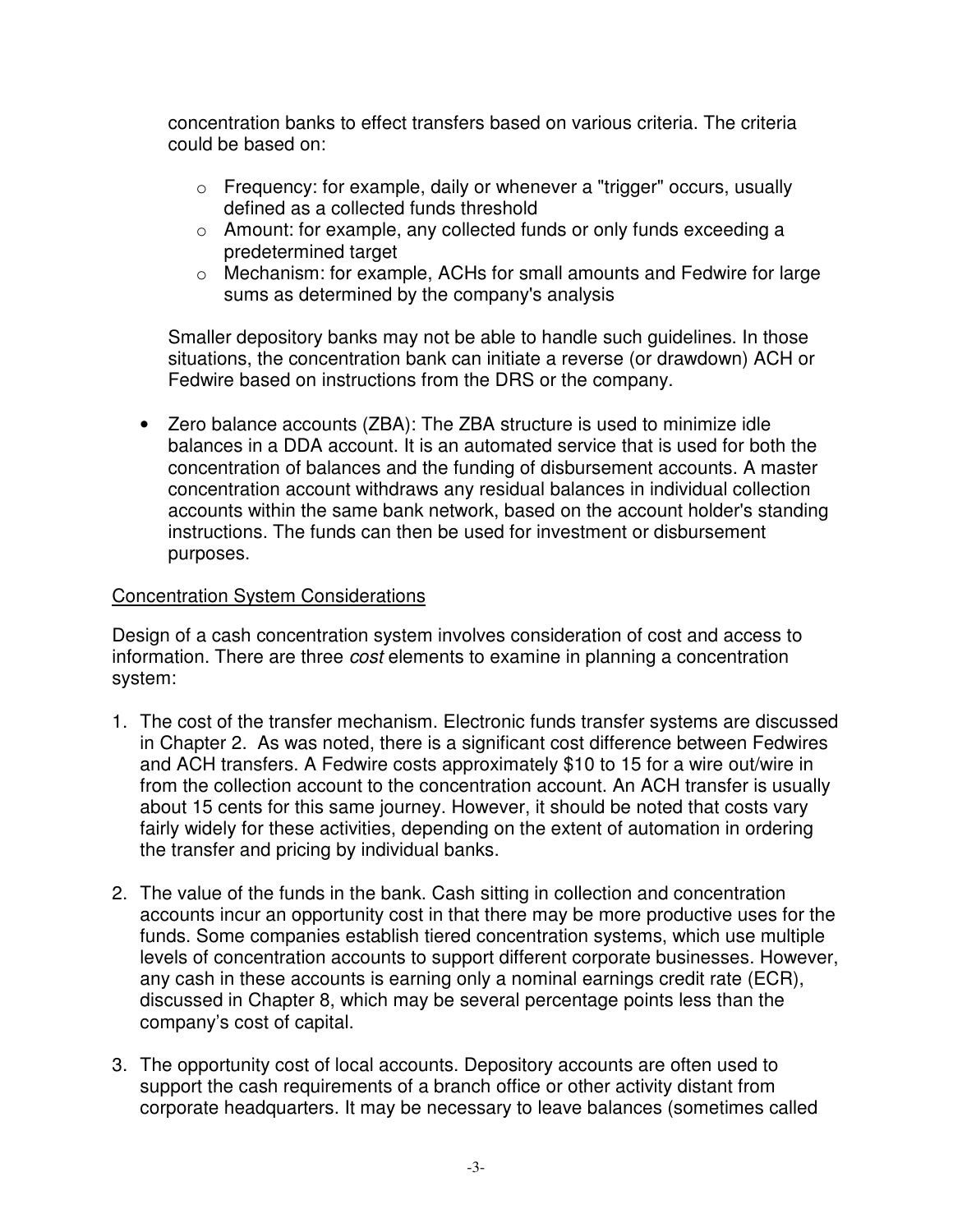"target balances") in the accounts for such uses as paying local invoices, emergency disbursements, check encashment, compensation to the bank for its services, or other needs. There is an opportunity cost for these balances, which may be substantial if a company has dozens of local accounts.

The amount of the funds in the collection account should be evaluated to determine if it is cost effective to use Fedwire (a same –day mechanism) or next-day ACH in order to invest, cover disbursements, or reduce loan balances. For example, \$250,000 in a collection account may reduce a loan balance carrying a cost of 10%. The value of this amount in repaying the loan for one business day is \$100 (\$250,000 /250 business days X 10%. If left on deposit in the collection account at an assumed ECR of 2.5%, that amount would earn \$25 (\$250,000 / 250 business days X 2.5%). Assuming a Fedwire charge of \$15 the company would earn an incremental \$60 (\$100 - \$25 - \$15) by making a wire transfer of the collection balance.

Access to information relates to the knowledge that treasury staff has of daily collection balances in depository accounts. Large, decentralized businesses with many local accounts often will not have accurate data on daily receipts and deposits. Smaller companies with fewer sites can more easily exchange information about sales activities and local disbursements through e-mail or telephone. The cash manager must weigh the complexity and cost of the system, the burden placed on the local office manager responsible for the deposit and for notifying home office, and the value of the funds transfers in developing the optimal design.

#### . Tips and Techniques

There is no longer any compelling reason for most companies to use extensive networks of banks for cash management. The trend toward bank consolidation (discussed in Chapters 8 and 10) permits fairly broad national coverage through one or two financial institutions. Interstate branching will eliminate or reduce the need to concentrate funds to the extent that collections can be channeled through a single bank.

### Disbursement Systems

A disbursement system pays vendors, employees, tax agencies, bond and stockholders, and other payees at the proper time using the appropriate mechanism. As with paper collections, a disbursement system must be managed to reduce idle balances while providing timely disbursement information. Disbursement float arises from the time a check is issued until funds are debited to the payor's account; see Exhibit 4.1.

[Insert Exhibit 4.1 here]

Mail and clearing float were major considerations in the past when designing a disbursement system, and companies often used remote country points to extend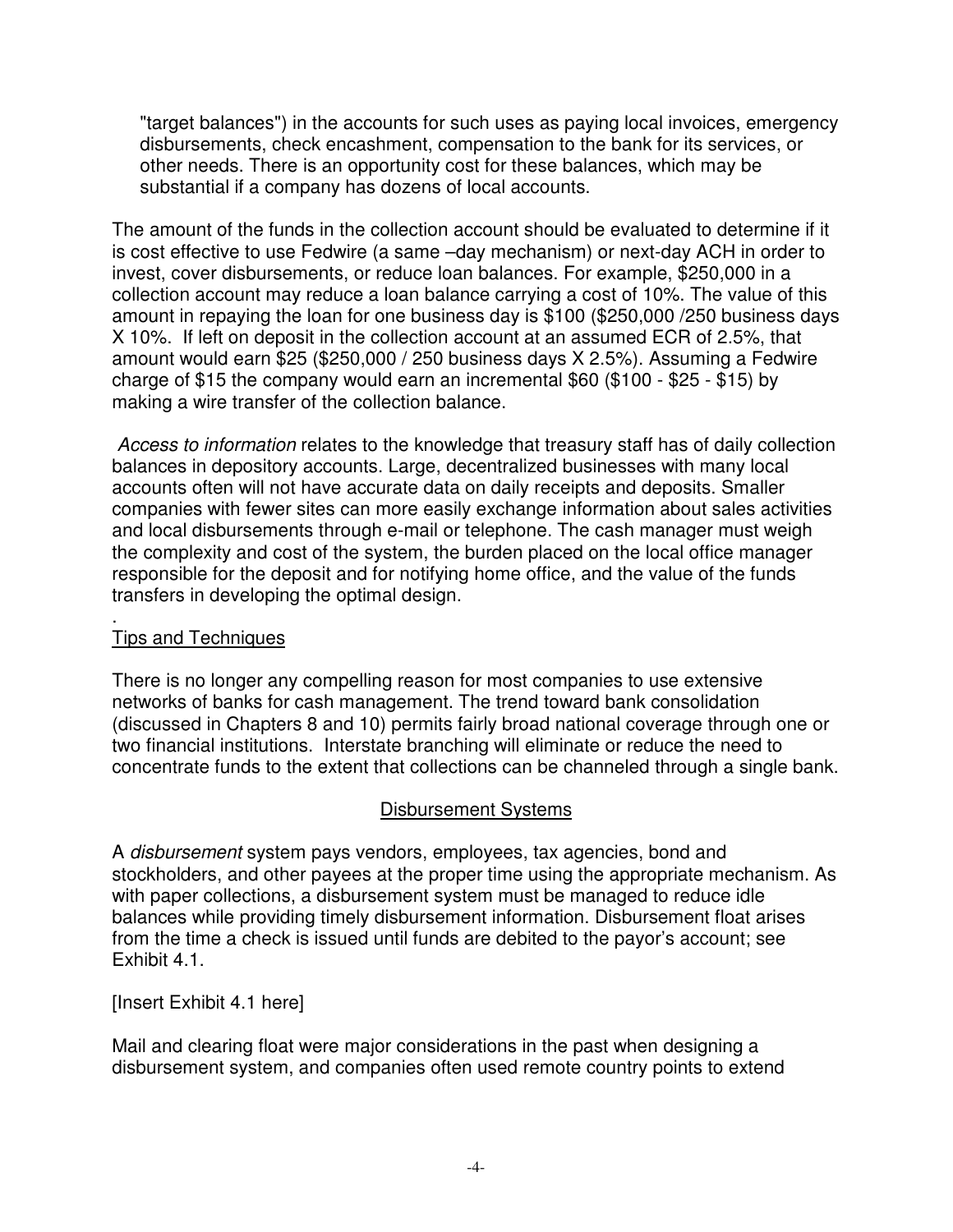disbursement float. Most companies today are reluctant to send checks from locations distant from their office sites out of concern for the appearance of improper behavior.

Businesses have a number of options in establishing disbursement facilities as discussed in the following pages.

#### Regular Checking

A regular checking account may be established at any commercial bank, and is similar to personal checking used by households. These accounts receive activity during the bank's normal business hours, which effectively means that any holder of a check can request funds from the account (or "cash" the check) at any time; also known as an over-the-counter presentment. The owner of the account must arrange to either leave balances or transfer funds into the account to cover such activity, or risk the expenses and embarrassment associated with having a check returned for non-sufficient funds (NSF). A good forecasting system can help reduce the level of balances maintained in disbursement accounts; see Chapter 5.

#### Zero Balance Accounts.

As was noted in regard to concentration, a ZBA used for disbursements seeks to minimize idle balances in a DDA account. A master account funds the disbursement accounts that have experienced clearings during the day. The net effect is that, at the end of each business day, the balance in each individual account is restored to zero.

The ZBA reduces the number of funding transactions and minimizes funds held in the account(s) awaiting the check clearing process. The issuing company then funds the master account with a Fedwire, or an intrabank transfer. This arrangement is often used when companies need to segregate disbursement accounts for accounting reasons.

However, the ZBA approach has one significant disadvantage. Check clearing information is usually not available until the next morning, after the bank has run its DDA system overnight. This procedure results in underutilized funds retained in a bank account to cover clearing checks, or in an overdraft if the required balances are miscalculated.

#### Controlled Disbursement

In 1983, the Fed established payor bank services, which provides participating banks with information on presentments to be made that day, very early in the morning. This permitted banks to develop controlled disbursement accounts, a specialized form of ZBA account used only for disbursements. The controlled disbursement account is funded once, in the morning, to cover the daily check presentments, this procedure eliminates the need for companies to leave balances to cover clearing items. Early notification of checks clearing that day allows funding of the account on a same-day basis, and helps the cash manager determine the company's cash position.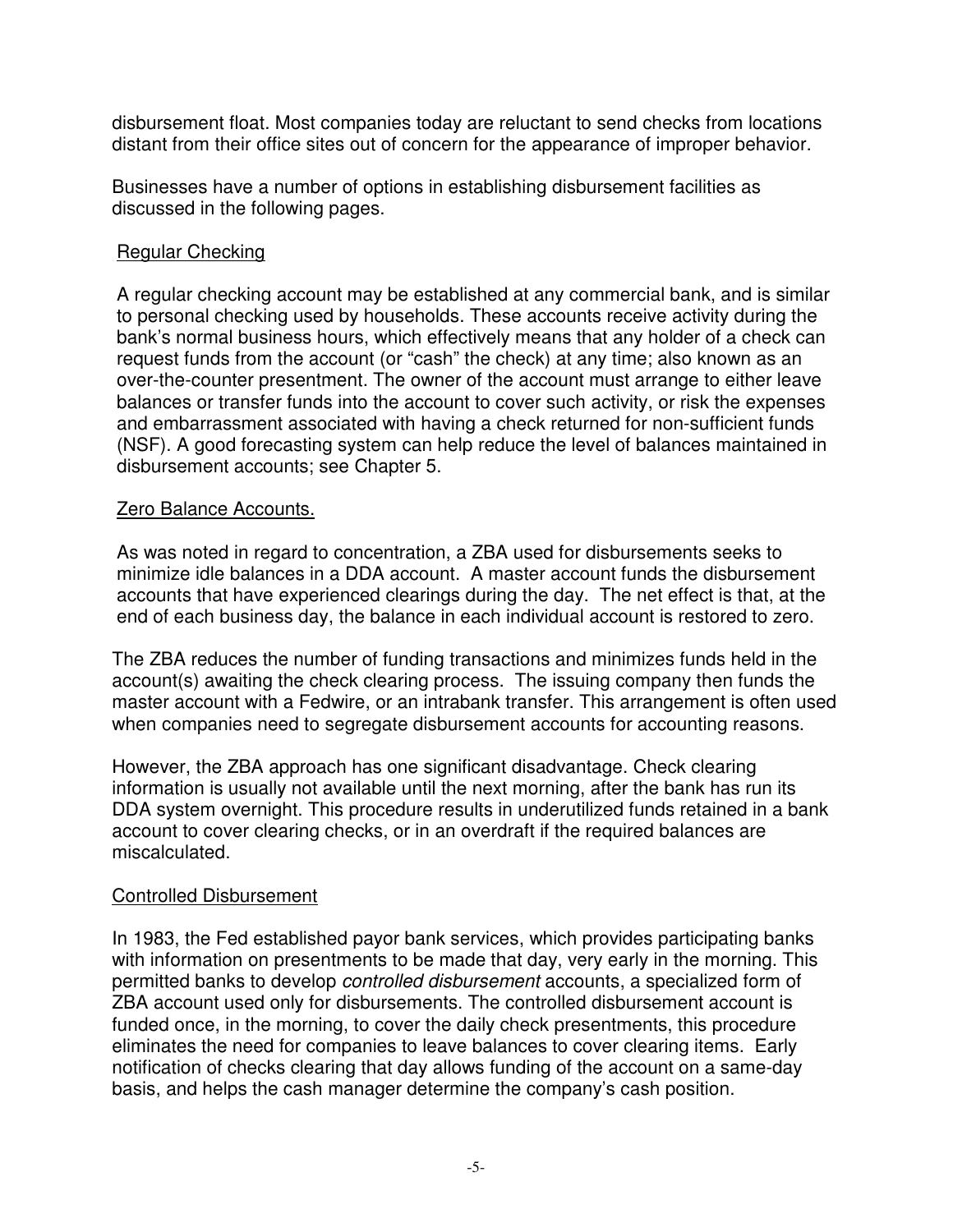These accounts are established in RCPCs (regional check processing centers) or country points to which the Federal Reserve delivers the clearing checks (or cash letter or a data file of clearing items) in the early morning. Banks with more than \$10 million in average daily clearings from banks outside their Fed district receive a second presentment from the Fed through the High Dollar Group Sort (HDGS). As the result, these banks provide two clearing notifications to issuing companies:

- The 1st presentment amount, available by about 8:30 a.m., normally covers some 75% of the total day's debit
- The 2nd presentment amount, available by 10:00 a.m., contains all of that day's clearing dollars

The impact of disbursing through a bank with a  $2<sup>nd</sup>$  presentment is that the cash position is not known until much later in the day and is, therefore, of little help to the cash manager in determining the daily cash position. HDGS is intended to discourage disbursing from a geographically remote location. See Exhibit 4.2 for a current list of banks and their controlled disbursement locations.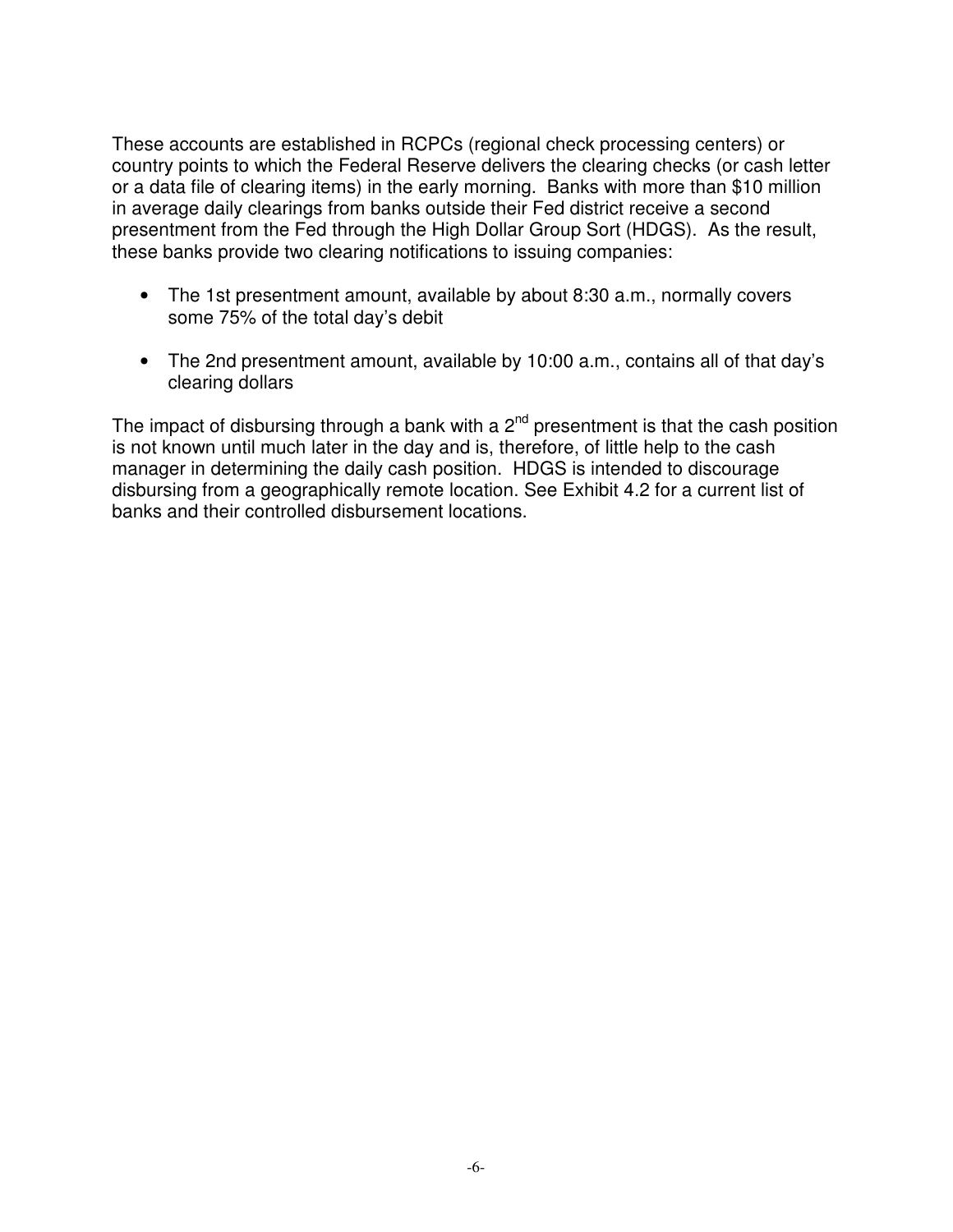| <b>Bank</b>                | Locations                  |                         |
|----------------------------|----------------------------|-------------------------|
| <b>ABN AMRO - LaSalle</b>  | Chicago RCPC               |                         |
| <b>Allfirst Bank</b>       | Millsboro DE               | Vandalia MO             |
| <b>AmSouth Bank</b>        | Jasper AL                  | <b>Walnut Creek CA</b>  |
| <b>Bank of America</b>     | <b>Asheville NC</b>        | <b>Wichita Falls TX</b> |
|                            | DeKalb GA                  |                         |
|                            | Northbrook IL              | <b>Wilmington DE</b>    |
|                            | <b>Tallahassee FL</b>      | Wewoka OK               |
| <b>Bank of New York</b>    | <b>White Plains NY</b>     | Port Arthur TX          |
| <b>Bank of Oklahoma</b>    | Henrietta OK               | <b>Wilmington DE</b>    |
| <b>Bank One</b>            | Circleville OH             |                         |
|                            | Dearborn MI                |                         |
|                            | Evanston IN                |                         |
| Citibank                   | Wilmington DE              |                         |
| Comerica Bank              | Ann Arbor MI               | <b>Wilmington DE</b>    |
| Deutsche Bank              | <b>Wilmington DE</b>       | Wausau WI               |
| <b>First Union</b>         | Chapel Hill NC             |                         |
| <b>Firstar Bank</b>        | Memphis MO                 | Portland ME             |
|                            | Miamisburg OH              |                         |
| Fleet                      | <b>Hartford CT</b>         | Wilmington DE           |
| Harris Bank                | Roselle IL                 |                         |
| JPMorgan                   | San Angelo TX              | Price UT                |
|                            | <b>Syracuse NY</b>         | Vermilion OH            |
| KeyBank                    | Albany NY                  |                         |
|                            | Anchorage AK               | <b>Wilkes-Barre PA</b>  |
|                            | <b>Portland ME</b>         |                         |
| M & T Bank                 | Ithaca NY                  | Pittsburgh RCPC         |
|                            | Newburgh NY                |                         |
| <b>Mellon Bank</b>         | <b>Medford MA</b>          |                         |
| National City Bank         | <b>Ashland OH</b>          |                         |
| <b>Northern Trust</b>      | DuPage IL                  | Sevierville TN          |
| <b>PNC Bank</b>            | Jeannette PA               | <b>Havre MT</b>         |
| <b>SunTrust Banks</b>      | Rome GA                    |                         |
| U.S. Bancorp               | Aspen CO                   | New Holland IL          |
|                            | <b>East Grand Forks MN</b> | <b>Winston-Salem NC</b> |
| <b>Union Planters Bank</b> | Goreville IL               |                         |
| Wachovia Bank              | Augusta GA                 | Plano TX                |
|                            | Greenville SC              | Van Wert OH             |
| <b>Wells Fargo Bank</b>    | Calabassas CA              |                         |
|                            | <b>Grand Junction CO</b>   |                         |
|                            | Lewistown MT               |                         |

EXHIBIT 4.2 Controlled Disbursement Sites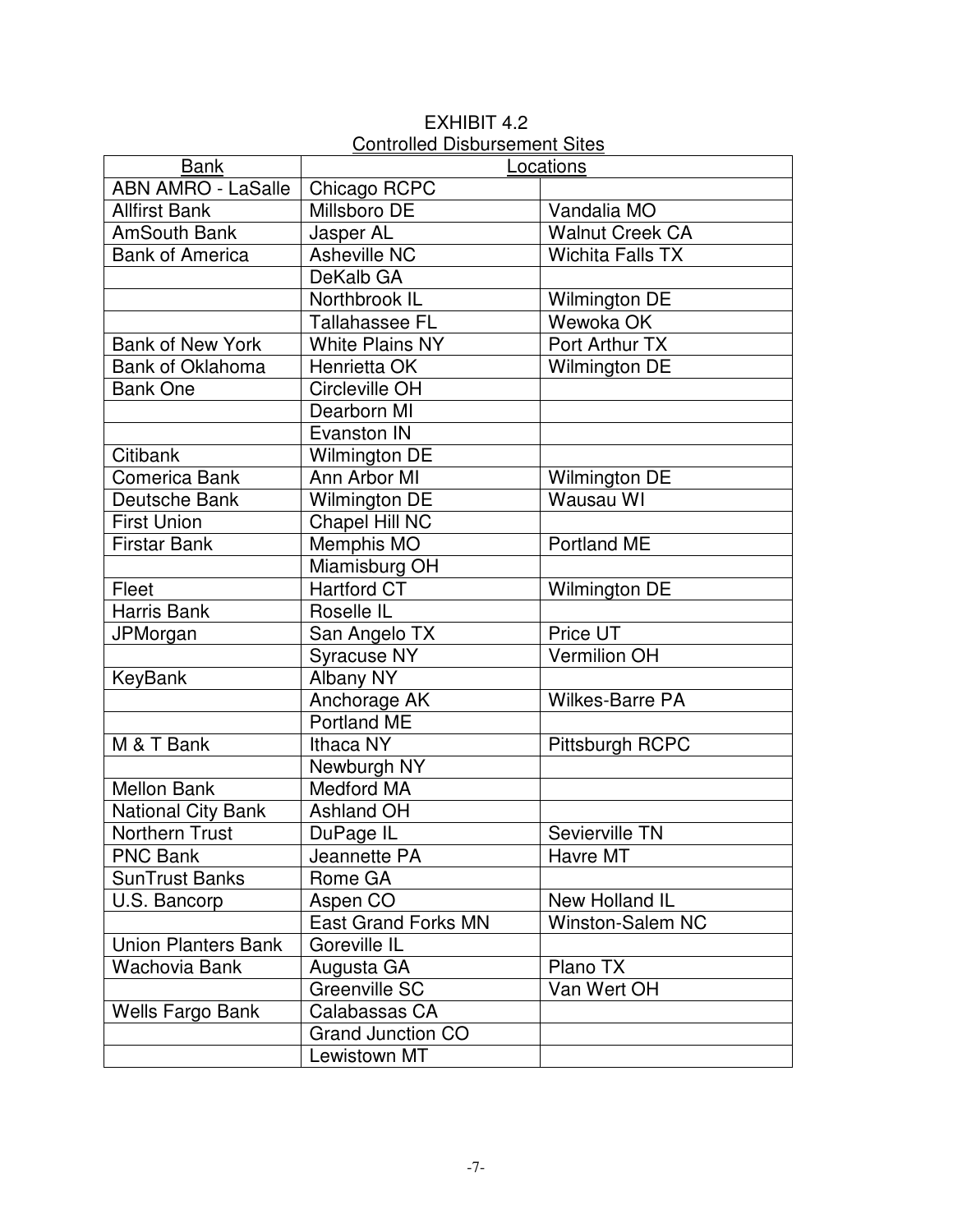Source: Reported on the Phoenix-Hecht Web site, www.phoenixhecht.com, January 2002.

The relative inaccessibility of these locations minimizes the possibility of an over-thecounter presentment during the day. Most banks offering controlled disbursement will hold any checks so received, or will make clearing adjustments the next day for debit to the account, eliminating supplemental funds transfers to cover any shortfall.

There are several features of controlled disbursement that provide advantages for the check issuance and funding process. In addition, various control and reconciliation products support controlled disbursement to minimize potential occurrences of fraud or accounting mistakes. Each of these will be discussed in the sections that follow.

### In the Real World

Banks establish their controlled disbursement sites at locations that are difficult to reach and are only served by the Federal Reserve check clearing system. Consequently, float can be extended (by  $1/4^{th}$  to  $1/3^{rd}$  of a business day according to Phoenix-Hecht studies) by using these relatively inaccessible sites. Although the lengthening of clearing float through a controlled disbursement account is feasible, the finance profession and the Federal Reserve have long-established policies against the appearance of disbursing "remotely" to gain float.

 Unless a company is located in a remote location, such as Montana, Utah and Colorado, the intention of extending float will be fairly obvious to check recipients. The ill will that may result is probably not worth the slight float gain, and it is generally not recommended. A better alternative is simply to diary payments for one additional day but use a bank located in the company's state of domicile.

### Funding

A major advantage of controlled disbursement is a morning notification by the bank of the clearing total from the Federal Reserve's cash letter presentment. The bank notifies the company electronically at about 10 a.m. (local time) based on the information transmitted through payor bank services without waiting for the delivery of checks – the cash letter -- to arrive. This information is available to the company through various mechanisms, including telephone, fax, and the bank's computerized information reporting system. The company then has until a specified time later in the day (usually the close of business) to fund the resulting debit.

Funding options include intrabank transfer, a wire transfer from the company's concentration bank, or an ACH credit. The ACH credit does not become good funds until the next business day, so the controlled disbursement bank will require the equivalent of the average check clearings of one or more days to be maintained in the account to cover the ACH float.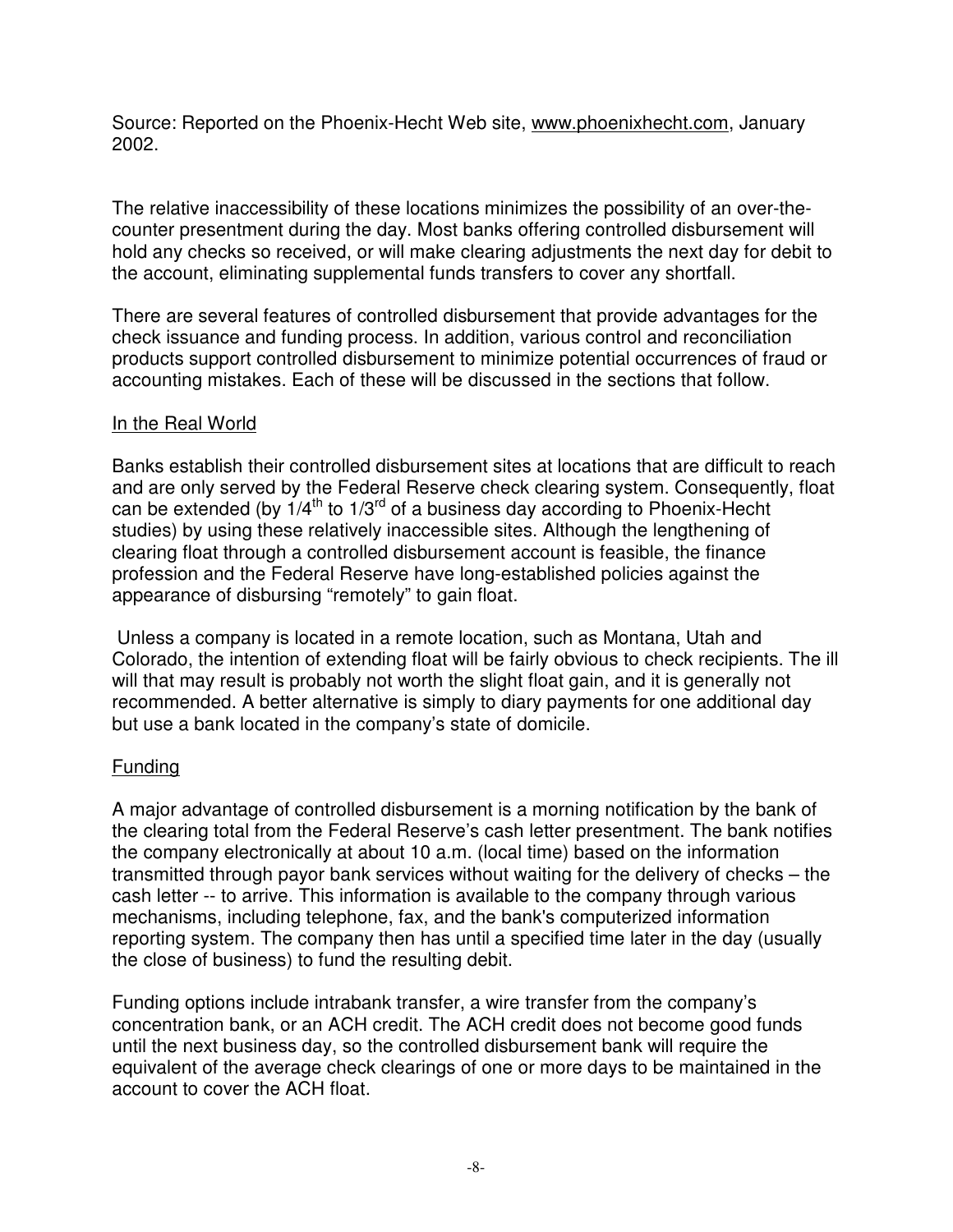### Positive Pay

Positive pay is the most important control and fraud prevention concept available for checks. After each day's check run, the company sends a file to its bank containing data on all issued items. The issued file is delivered by magnetic tape or through a PC modem transmission. The bank merges the daily file with data on all previously issued checks that have not yet been presented for clearing. When the cash letter arrives at the bank the following morning, clearing items are matched against issued items.

#### Positive Pay and Fraud Prevention

Mismatches of clearing and issued items by check number and dollar amount are reported to the company through the bank's computerized reporting system. The company has a period of time (usually about 4 or 5 hours) to decide whether to authorize or reject the payment of each item. Manual reconciliation, discussed in the next section, can detect a fraud, but on a seriously time-delayed basis. Positive pay attacks the problem each day as checks clear against the bank, offering a first line of defense against a fraudulent check.

With the FBI estimating the extent of fraud at \$5 to \$10 billion a year in the U.S., banks have begun to insist that businesses using their disbursement products accept positive pay. This is accomplished in two ways:

- Consistent with UCC4A provisions (discussed in Chapter 8), some banks will not accept any liability for fraudulent checks unless positive pay service is used.
- Other banks are now pricing disbursement services to include positive pay with controlled disbursement rather than as a separate service.

The most common reasons legitimate checks are not included in the issued file are emergencies that occur after the regular check run or as disbursements from branch locations. In those situations, the data from those checks should be entered into the next daily positive pay file transmission. Should that not occur, a "mismatch" will result. The other cause of a mismatch is an attempted fraud, such as when a legitimate check is altered for a larger sum or a completely counterfeit check is created using invalid check numbers and dollar amounts.

When the company receives notification of any mismatches, it should research each item to determine whether the cause was innocent or an attempt at fraud. This requires determining who authorized the check, what the purpose of the payment was, and whether a crime may be occurring. The bank will need a decision before the Fed deadlines so that it can return any rejected checks through the banking system. To protect itself, the bank will require a default decision of "pay" or "don't pay" at the time that the service is established.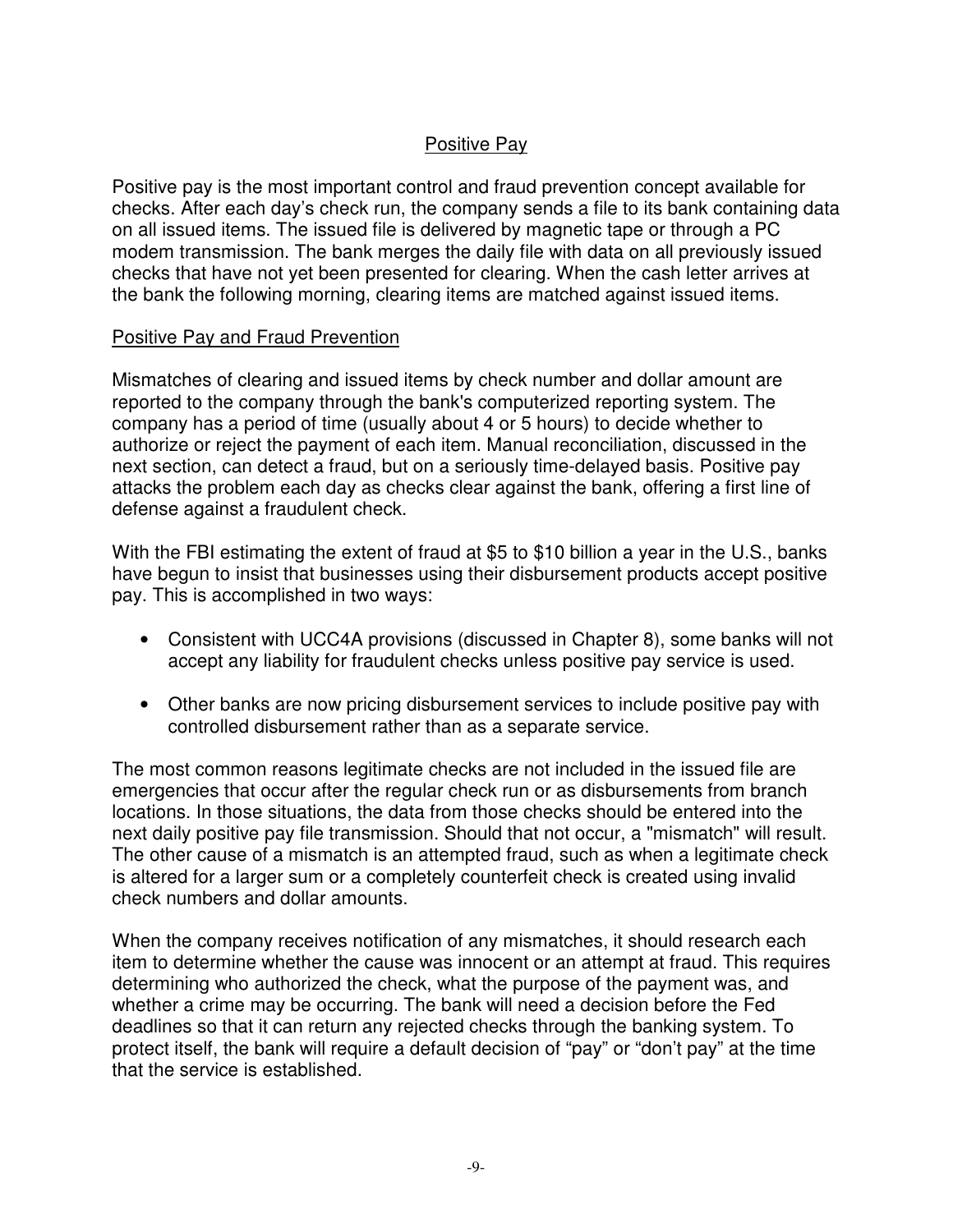### In the Real World

Positive pay may not be able to prevent a fraudulent check from being cashed at a bank teller line since only a few banks currently have teller on-line access to the issue file. The best interim protection is to work with the banks to develop a program assuring positive identification for check cashing, including photo identification and two other proofs of identity. In addition, positive pay cannot catch a counterfeit endorsement or prevent encashment of a fraudulent item in good faith by a check cashing exchange.

#### Other Disbursement Services

### Reconciliation

Monthly reconciliation is necessary to determine that the bank's records and company ledgers are in agreement, and that neither party has made an error that goes uncorrected. In fact, UCC Article 4 (see chapter 8) requires that companies examine bank statements within a reasonable time frame, not to exceed 30 days after the statement has been sent, and to report to the bank any unauthorized signatures or alterations.

Companies typically receive bank statements about 15 days after the end of the month, including cancelled checks and advices of other debits or credits. Reconciliation clerks add any deposits made after the statement closing date to the banks ending balance, subtract the total of any checks still outstanding, and make any necessary correcting entries to make the bank and company ledgers balance. This process should spot any fraud, but a month or more might pass before an investigation begins.

Banks can now provide automated partial or full reconciliation to the company within 5 to 10 days of month-end. Partial reconciliation (or "recon") is simply a list of paid or cleared items, including check number and dollar amount that the company must then reconcile against its own ledgers. Full recon involves a matching of issued and clearing items by the bank, with reports on items:

- Issued and paid (or cleared)
- Issued but not yet paid
- Paid but not issued: that is, which were not entered on the daily issued file
- Force posted: items which involve duplicate check numbers due to check printing errors or fraud

Full recon is typically provided in a positive pay environment because the bank already has the issued file and needs no further input.

#### In the Real World

Manual reconciliation has generally been an imperfect mechanism to detect fraud. In one situation, a company issued a legitimate payment for \$80. The check was altered to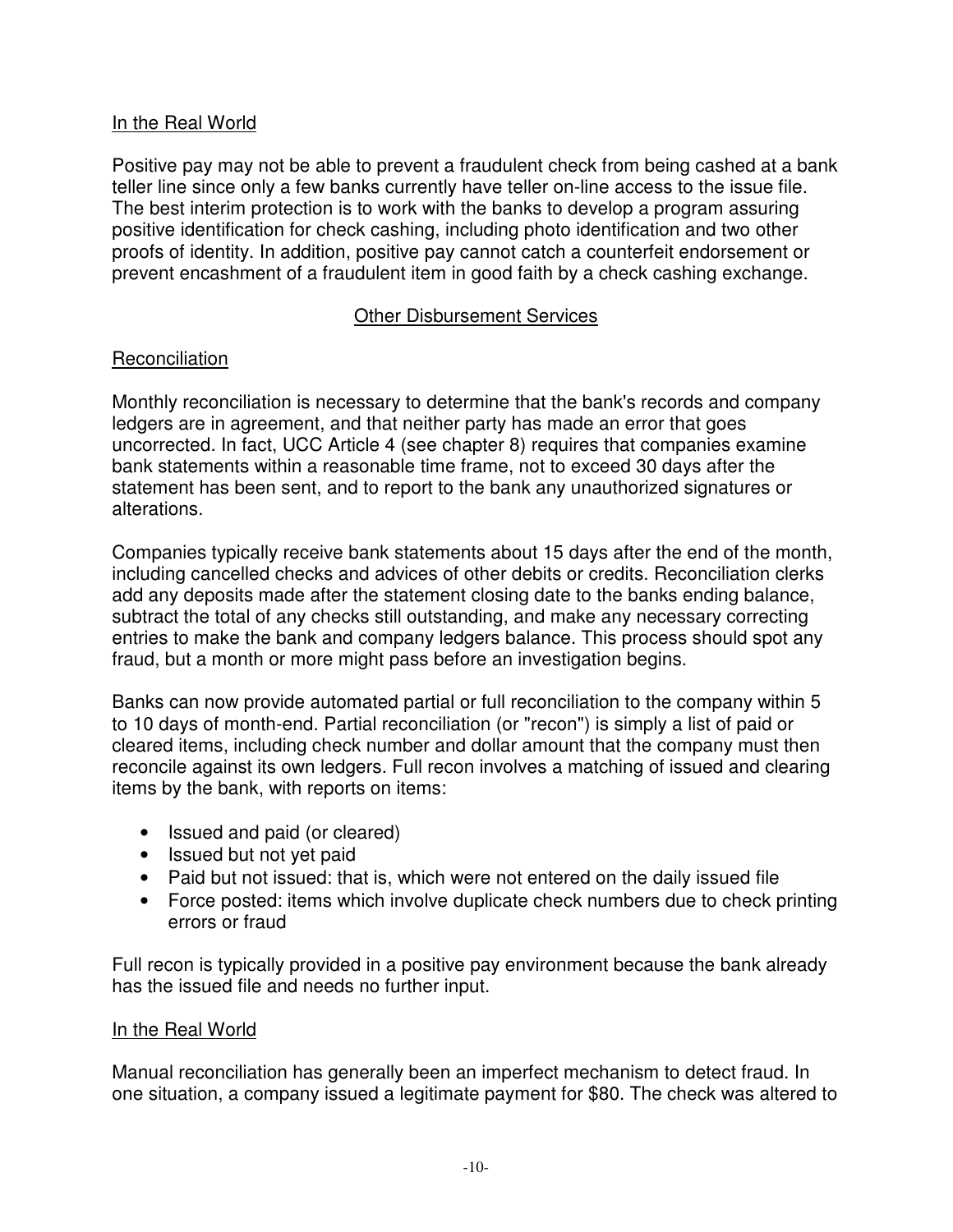\$8,000 by adding two zeros, and presented for payment. Four months passed by the time the recon clerks discovered the fraud. Investigators could find no trace of the criminal responsible and the company had to accept the \$7,720 loss.

### Stop Pays

A company may determine that a check was issued in error or as a duplicate payment. The check can be "stopped" or prevented from being honored by the bank through the issuance of instructions directing that the item be rejected if presented for clearing. Stops can be initiated through the bank's electronic banking platform, by telephone or fax. Stop payments typically are valid for six months and must be renewed thereafter.

### Check Safekeeping

Banks will store cancelled checks on their premises for 60 to 90 days, and then create copies of each check (front and back) in microfilm, microfiche or imaging technology. The copy can be provided to the company for research in the form of film, fiche or CD-ROM. Alternatively, the bank will store and reproduce the check copy for a fee if so directed. Courts now accept check copies as proof of a payment or in fraud investigations, allowing the destruction of the paper item.

### Check Fraud Prevention

While positive pay has significantly reduced the incidence of check fraud, disbursement systems have numerous other potential areas for criminal attack. Other actions to reduce fraud include the following (in sequence order):

### Prior to Issuance

- Secure check stock and signature plates, and only allow authorized staff to have access to the treasury locations where they are stored. Maintain logs of use including check number runs.
- Verify vendors used in the purchasing accounts payable cycle. Fraud may occur in purchasing through the use of fictitious vendors. Vendors should be reviewed for legitimacy by the following actions:
	- Require a federal tax identification number
	- Conduct a credit check on the vendor using a credit agency
	- Obtain an audited financial statement
	- Visit the vendor's premises
	- Request references from other customers

#### Issuance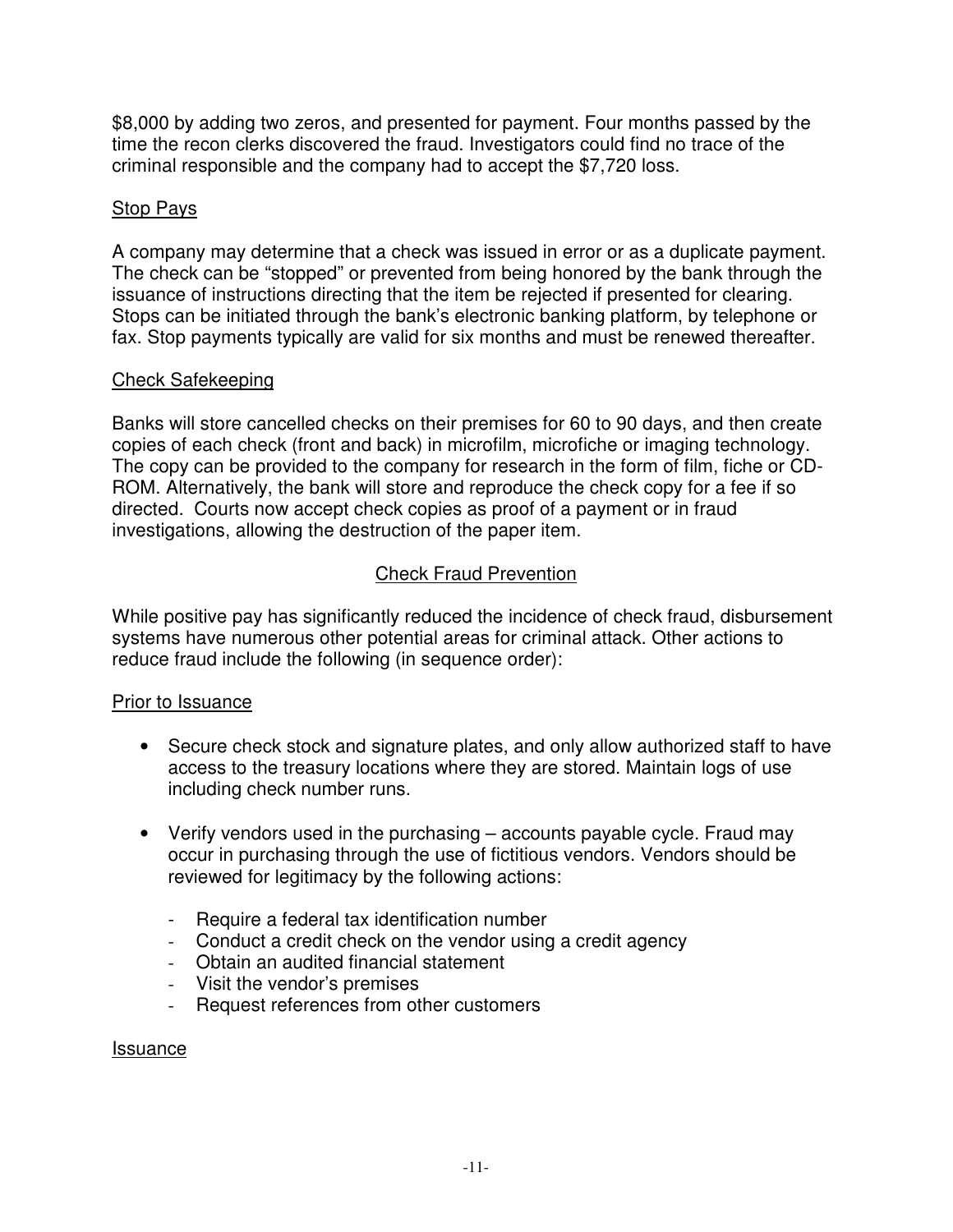- Print checks on blank safety paper using laser check-printing equipment. Rather than signing checks by signature plate, print the signature or a substitute at the time the check is printed. Substitutes for signatures include unique characters, Greek letters or other typographical marks.
- Consolidate check issuance, and close local accounts opened for the convenience of branch expenses. All checks should be issued from a central site under the supervision of designated employees.

### Post Issuance

- Keep all checks in a secure area within treasury. Do not allow company employees to pick-up checks for individual transmittal, and do not allow vendors to stop by for hand delivery of payments.
- Review all positive pay mismatches to ascertain that approved items are legitimate payments and not attempts at fraud.

#### Policies and Procedures

- Work with local banks to prevent check fraud. Insist that checks presented for payment are supported by multiple identifications, including a driver's license, a credit card and if the check is for payroll, an employee photo ID.
- Limit authorized signers to a few senior corporate officers. A company with numerous branch locations can have hundreds of authorized check signers. Although banks do not verify signatures except when checks are deposited through a teller, controls on approved signers can improve the possibility of preventing or proving a fraud.
- Separate the function of maintaining the approved vendor file from other activities, and do not allow vendors to be added by purchasing clerks.

### Electronic Check Presentment

Certain banking institutions use electronic check presentment (ECP) to reduce the risk of fraud. The depository bank captures the MICR line from the check and transmits it electronically to the drawee bank. The drawee bank can then review checks issued file and determine if any item is a mismatch one or two days before the paper check clears. (The actual check clearing process is based on the paper check, not the ECP). Checks transmitted through ECP constitute less than 5% of all check volume, with the Fed handling about three-quarters of all ECP volume. (The governing organization is ECCHO, whose Web site is located at www.eccho.com.)

A related program is check truncation, where the paper item is not returned to the issuing company and all funding and reconciliation is from the MICR line data. Typically,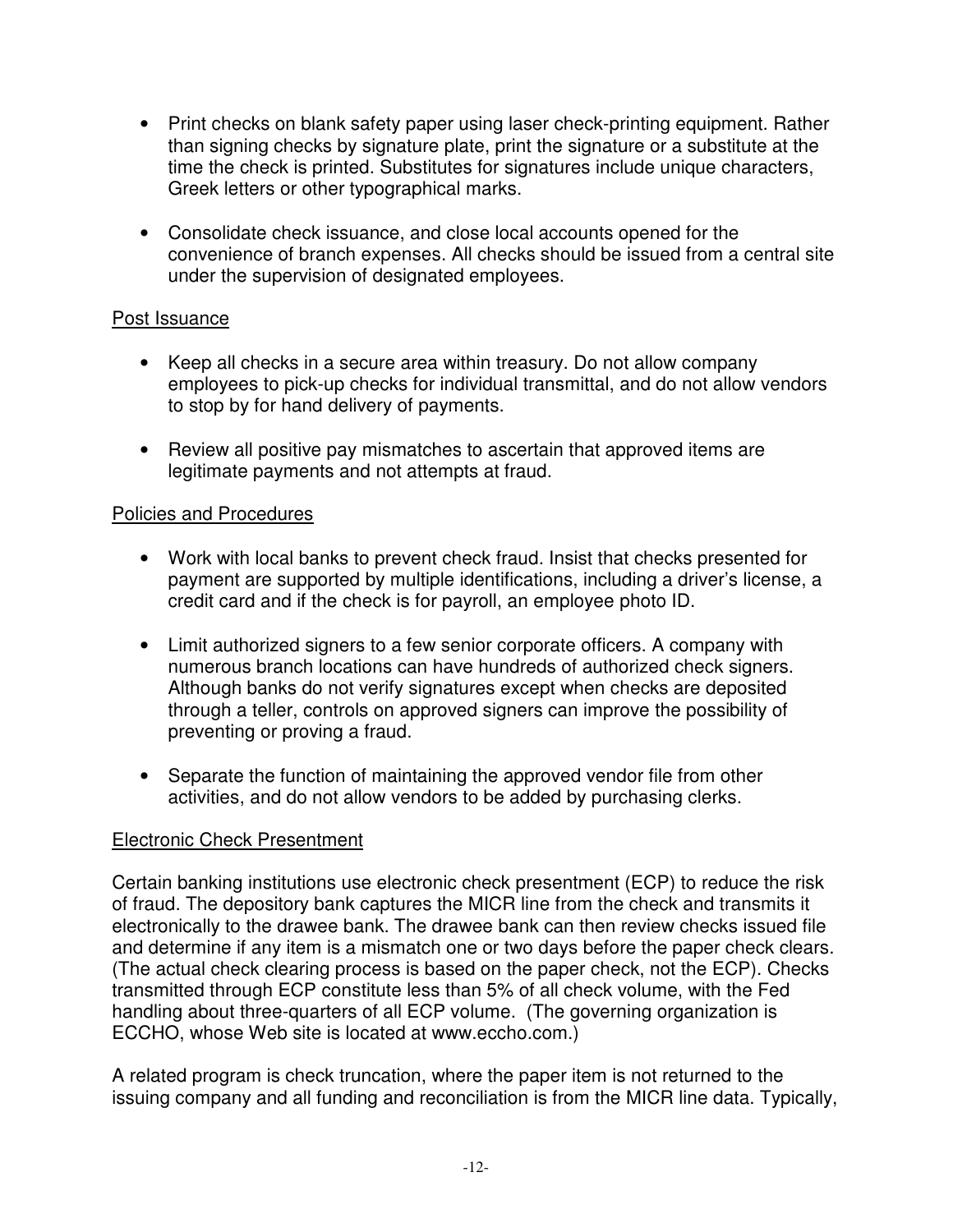a copy of the check is captured through imaging, which is then provided through a CD-ROM, paper or an Internet download.

# Payroll

The payment of wages and salary has gradually migrated to direct deposit by ACH electronic transfers, although many payrolls support both direct deposit and checks. The usage of electronic transfers is probably one-half of all payroll transactions, but exceeds 80% in California and certain other locations.

#### Direct Deposit Mechanics

The employee provides a voided check from his or her bank account to the payroll department. TRN data (see Chapter 3) from the bottom of the check is used to build a file record of the bank address, the account number, and the net amount to be paid. Depending on the arrangement with the disbursement bank, the ACH transfer is made one or two days before the pay date. This assures that good funds will be in the employee's account on pay date.

The primary advantages of this process are:

- Lower cost to the employer, in that the cost of an ACH is about 10% or less of the all-in cost of a check.
- Reduced employee absence, as there is no reason for the employee to leave company premises to deposit or cash the payroll check.
- Convenience for the employee, as the pay is in the bank regardless of weather, vacation, business travel or the loss of the payroll envelope.
- Fraud prevention, as there is no need to verify the identification of an employee attempting to cash a payroll check.

Disadvantages include the following:

- The employer loses all use of the funds deposited for the payroll -- the float -- on pay date. Studies of payroll check clearing show that the average delay in check clearing is about 3 business days. The value of this float loss could be considerable; for example, a \$500,000 weekly payroll would cost about \$30,000 a year in lost float if entirely converted to direct deposit (\$500,000  $X$  10%  $\div$  5 days X 3 days).
- The funds are credited to the employee's account, the earnings on which, depending on the type of account, may or may not accrue to his or her benefit.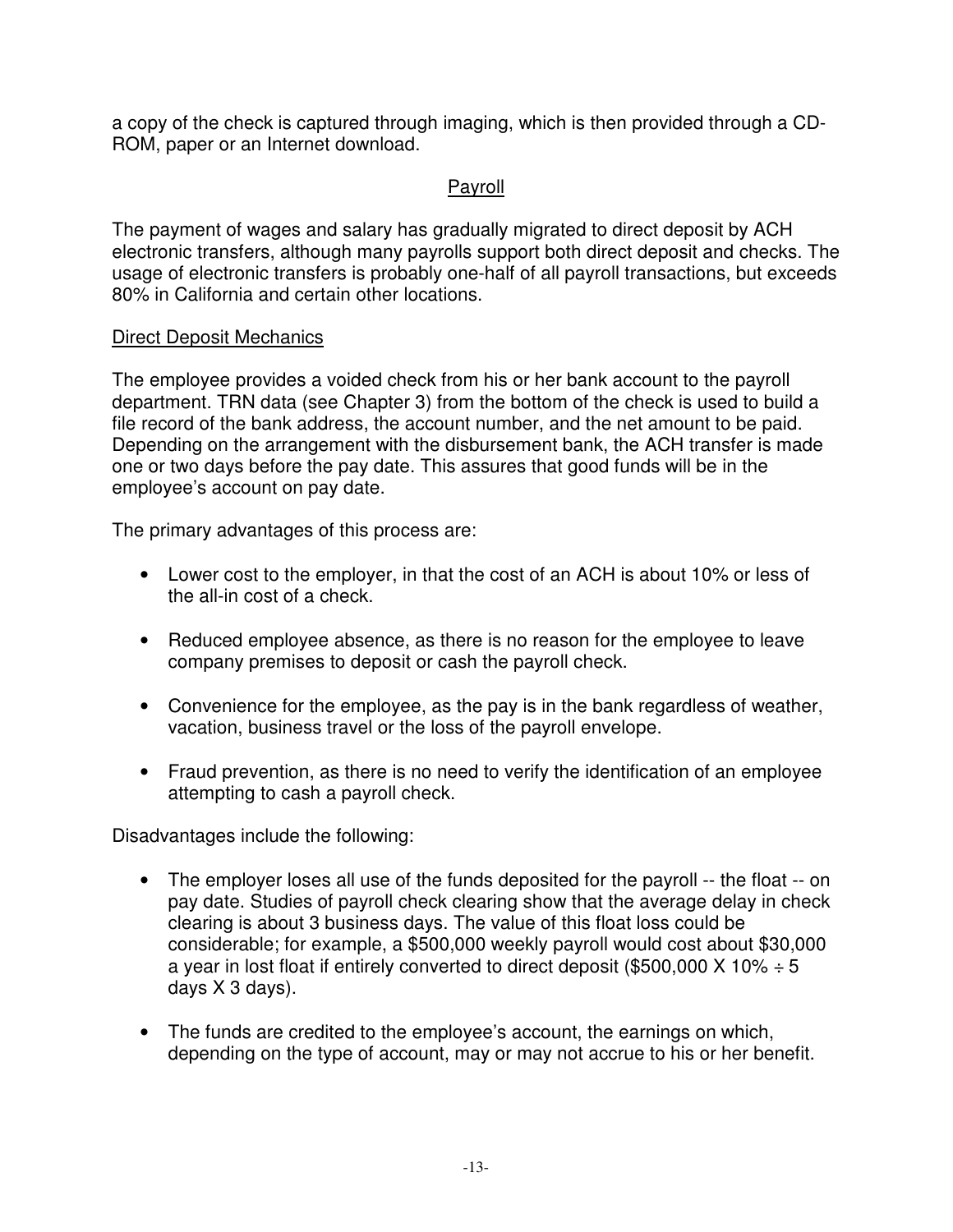• The employer must manage a dual payroll system – check and direct deposit – unless all pays are converted to electronic. This is not a major concern for most companies because a payroll services vendor is often used for payrolls. Leading companies include ADP, Interpay and Paychex.

#### In the Real World

Employees who resist direct deposit typically want to hide pay from a spouse or significant other, do not have a bank account, or are simply uninformed about the mechanics of the program. Companies can require direct deposit as a condition of employment, but must allow employees to select the financial institution to which their pay is sent.

Educational programs conducted by human resources or a local bank may help to overcome resistance. Many companies find that a bank is only too happy to market their services to a new audience through a year's free checking, discounted mortgage or home loans, free credit card programs, or other promotions.

If there is sufficient employment at a single site, the bank may be willing to install an ATM for employee banking (which the company may have to subsidize). A collateral advantage is eliminating petty cash maintained to accommodate check cashing and travel or expense reimbursement. In addition to the management and replenishment of these funds, the company avoids the risk of theft.

### Paycards

For employees not wishing to receive a check (because of problems of encashment or security), several banks offer payroll ATM cards. The employee need not have an account at the payroll bank. Instead, an ATM card is issued along with a PIN number, allowing access through any ATM machine or at merchants that accept the card family (i.e., Visa or MasterCard). The employee receives a monthly statement detailing withdrawals, payroll credits and purchases.

### Purchasing – Accounts Payable

The purchasing - accounts payable cycle involves extensive paperwork, including requisitions, purchase orders, receiving reports, and payment approvals. This process has been estimated to cost in excess of \$100 per transaction. To avoid this cost (except for sophisticated and technical purchases), several banks and credit card issuers now offer procurement cards.

#### Procurement Cards

Procurement cards (also known as purchasing cards) are essentially like corporate credit or debit cards that are issued to designated employees to make purchases on behalf of the company. However, they differ in the following respects: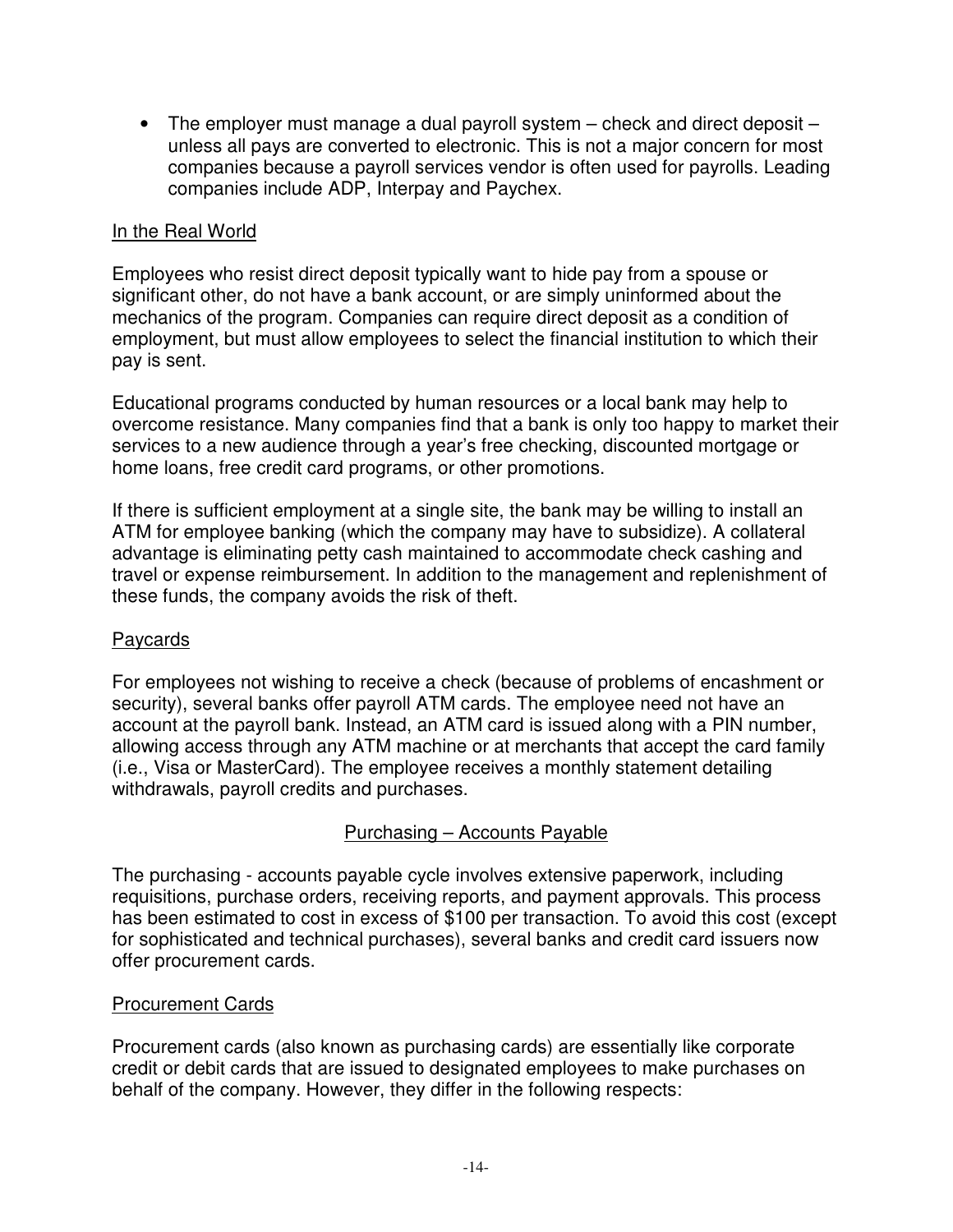- The company receives the bill and is responsible for payment
- Codes are imbedded in the card to restrict purchases to eligible types of products and services, and to limit the total amount spent
- Automated data capture enables the company to receive next-day summaries of purchasing activities

Purchasing can be simplified through the use of the cards for routine items. A major procurement card benefit is the elimination of the paperwork inherent in creating a purchase order (sometimes called a PO). In addition, volume discounts may be arranged with vendors frequently used, and employees can be encouraged or instructed to use those suppliers.

Savings arising from procurement card programs can be 80% to 90% of the cost of the traditional purchase order cycle. In establishing the program, companies frequently develop efficiencies through the reengineering of elements of the purchasing/accounts payable cycle. Opposition has been primarily from purchasing departments who see these cards as a threat to their position in the company. However, widespread card usage has minimized this problem, particularly as management is generally pleased with the savings typically achieved.

### Tips and Techniques

Some companies have overcome opposition to procurement card programs by emphasizing the advantage of the elimination of routine buying from purchasing department processing. With middle managers deciding on basic purchases, purchasing professionals can spend their time on procurement decisions requiring technological, systems, and engineering expertise.

#### Other Potential Improvements

The purchasing – accounts payable disbursement cycle offers various other opportunities for efficiencies.

- Cash discounts. The lengthy payables cycle for items acquired through purchase orders requires a match against receiving reports (sometimes called receivers) prior to the approval for payment. A review of this process may reveal missed cash discount opportunities when vendor invoices are not paid within the discount period, often 10 days from the receipt of the invoice (as in 2/10, net 30).
- Early release of payments. Some invoices are paid early, before the stated date on the invoice or the date established by company policy. This often results from a "clean desk" policy, where companies require paperwork to be "cleared" from work areas as soon as all documentation is compiled, regardless of time value of money considerations (see Chapter 1). Payments should not be released prior to the date established by vendor terms (i.e., net 30 days) or by company policy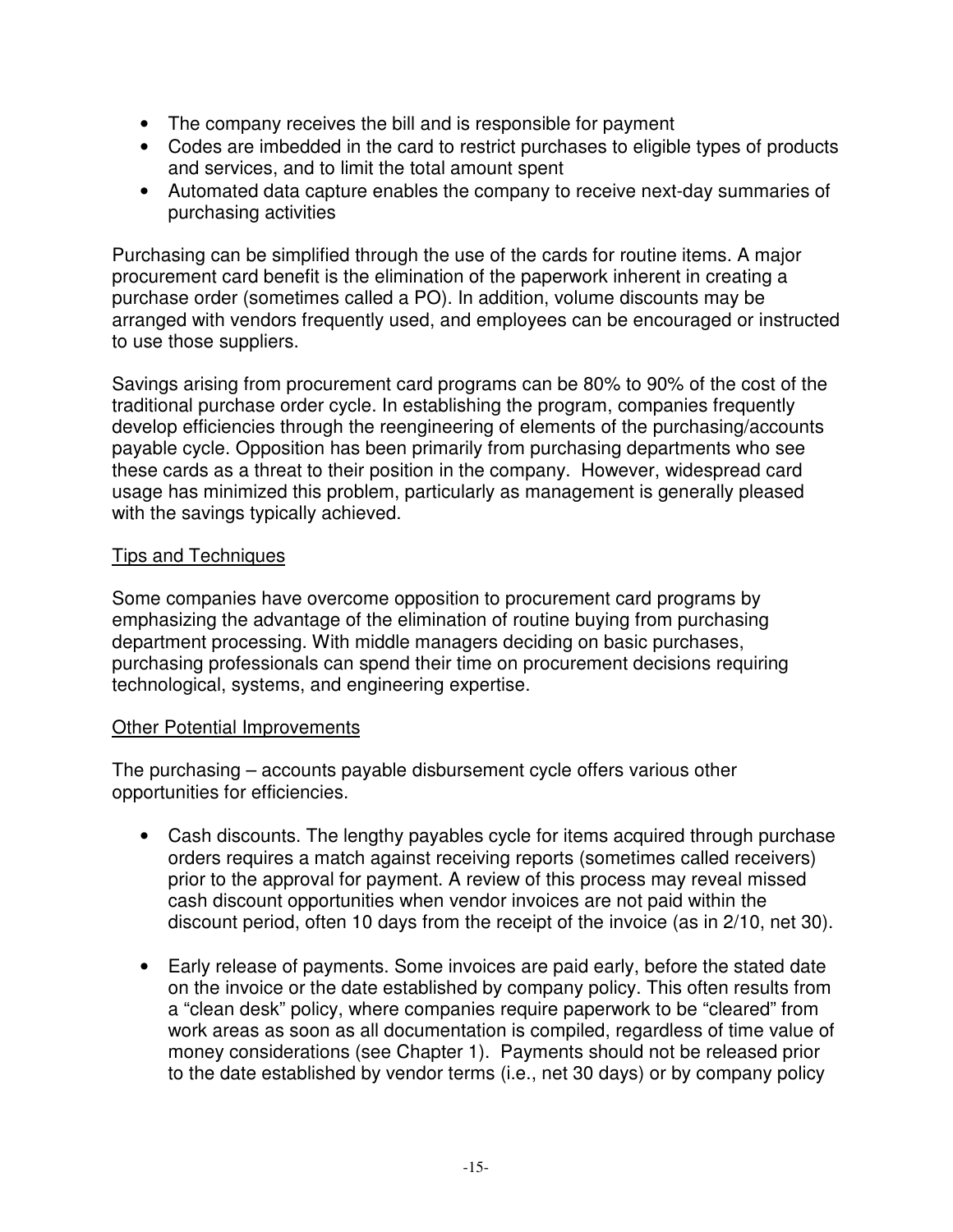(i.e., no payment will be issued before 35 days have passed since the invoice was received).

### In the Real World

Early payments – that is, before the established due date – are often made to important vendors who seek preferential treatment by the payables staff. In some cases, the amounts involved constitute some of the largest purchases regularly remitted by a company. Computer salesmen have been known to pick up checks in person, rather than wait for the check printing - mailing cycle. In one situation, an analysis of the accounts payable function found that the average early payment was made on day 22, 8 days before the date stated on the invoice (day 30). This resulted in an annual opportunity cost of about \$60,000.

- Missing Documentation. Vendor invoices are frequently not completely reviewed, in contradiction to basic control procedures. Accounting codes and authorized signatures may not be verified, and the necessary documentation in support of the payment is often missing.
	- o Accounting codes are used both to debit budgets for expenditures and to assure that spending has not exceeded approved limits.
	- o Authorized signatures are necessary to assure that the requested payment has been reviewed at the appropriate management level. Payables departments cannot be expected to validate hundreds of signatures, some of which are illegible. It is good practice to periodically purge the list of accepted signers.
	- o Supporting documentation should include POs, receivers, and vendor contracts, and any payment request missing such reports should be rejected

### Tips and Techniques

Managers should not be given blanket authority to approve any type of company expense. The following language in policy and procedures manuals has actually been used: "… company officers with the rank of vice president or above may approve a check request in any amount". This mandate could result in inappropriate (and potentially embarrassing or even fraudulent) expenditures not related to the business purpose of the organization. However, the accounts payable function would be powerless to intervene.

# Comprehensive Payables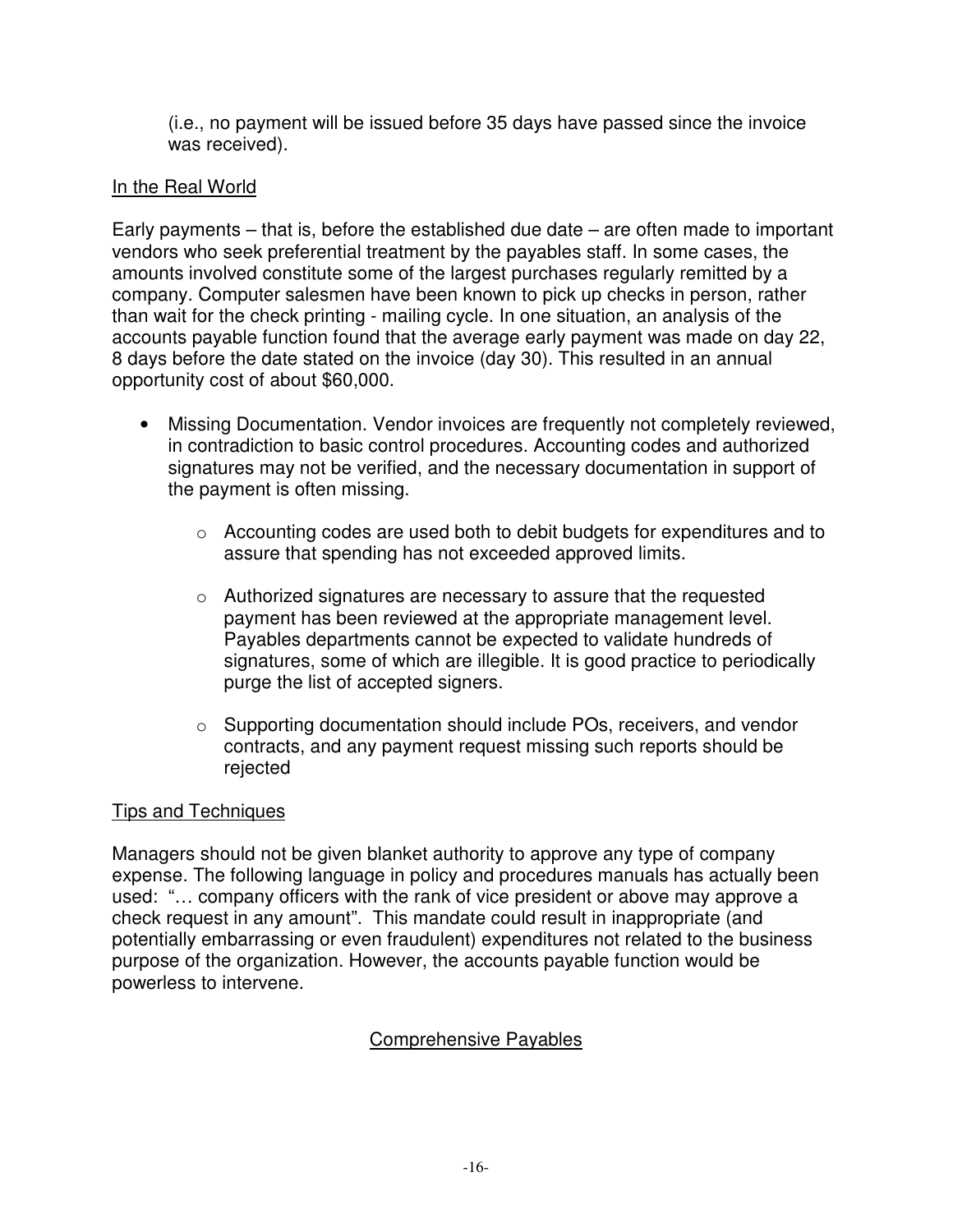Several banks offer a complete disbursement outsourcing service often referred to as "comprehensive payables". The company prepares a file in any of several formats containing the following payment data:

- Due date of payment (as payments can be warehoused by the bank)
- Dollar amount
- Payee and payee's address
- Mechanism, i.e., check, Fedwire, ACH or EDI
- Accompanying remittance detail

The bank creates payments as instructed and issues them on a date specified by the company. Some banks determine the appropriate payment mechanism based on company-determined parameters. Electronic payments are issued as requested by the company, and are charged based on the bank's standard pricing.

#### Payments by Check

Checks are prepared for mailing, including any remittance detail required by the issuer. Information typically provides invoice or items number(s) being paid and adjustments to the invoiced amount, including discounts taken or credits for damaged merchandise. Certain industries require lengthy descriptions of payments, such as "explanation of benefits" (EOB) statements provided to insureds and healthcare providers by insurance companies.

Most comprehensive payables banks can process all of this material, including the envelope. The bank can also print company logos, signature lines, and promotional statements, such as "ask us about e-commerce". Inexpensive desktop technology allows the issuance of emergency checks and the transmission of a supplemental issued file to the bank.

The payment is prepared for delivery; postage is applied, and mailed. The bank will attempt to gain the highest postal discount offered by the USPS for quantity mailings, currently 4.5 cents (as of early 2002). As the checks clear, the bank performs the usual positive pay service, and funds the resulting daily debit based on instructions from the company. In addition, reconciliation and check storage is provided.

### **Benefits**

There are significant benefits to companies using the comprehensive payables service.

- Consolidation of the payments function. Instead of having to maintain different systems for the different payment types, companies can now use a single file and system for all disbursements.
- Outsourcing the entire check printing/mailing/reconciliation process. Several internal company responsibilities can be entirely eliminated, and the risk of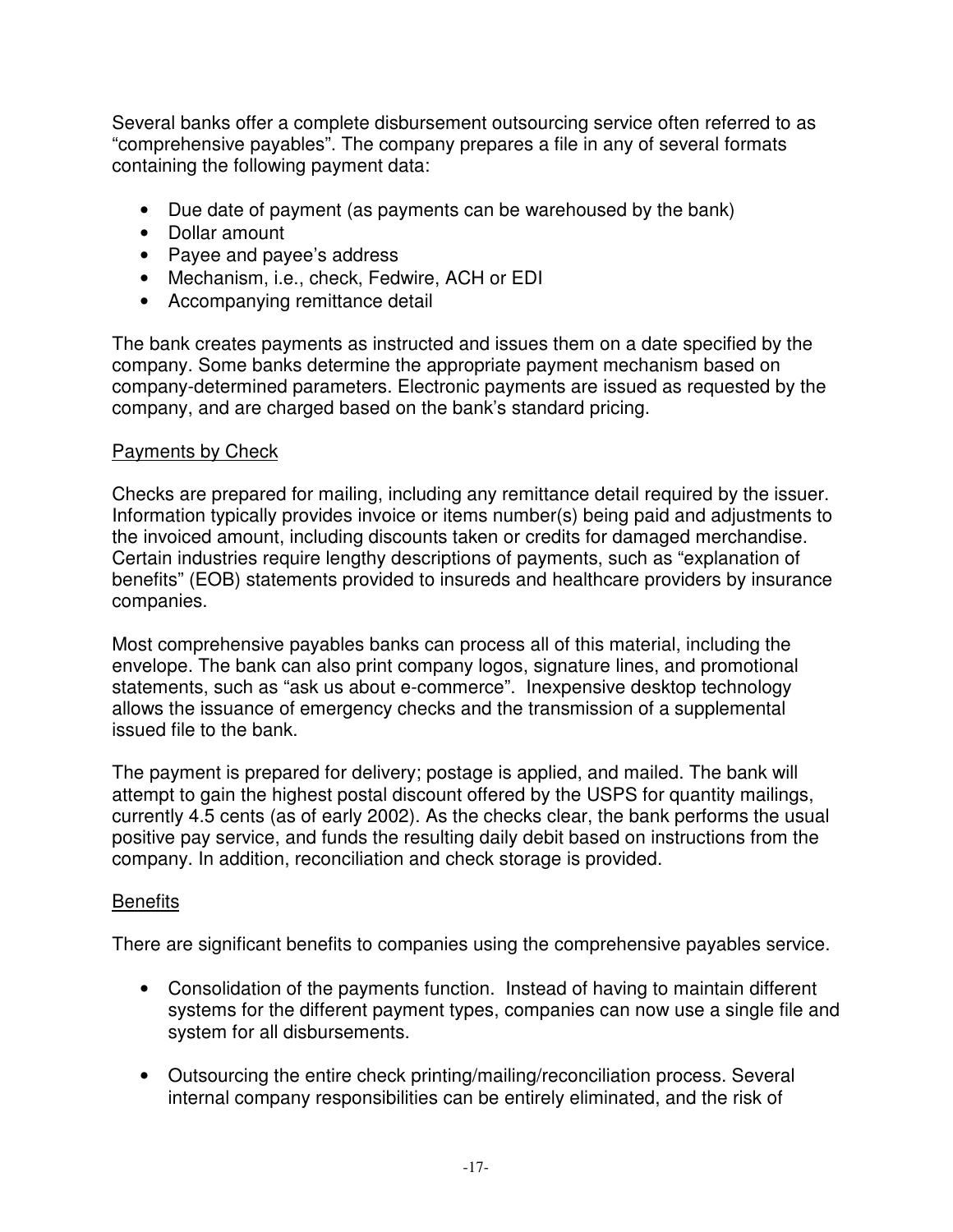internal fraud is significantly diminished with the handover of the process to a bank.

• Cost savings. Studies indicate that the all-in cost of creating and sending a payment is approximately \$5, although fees vary by issuing organization. Banks are currently bidding the service for about 50 cents plus postage for paper disbursements. Electronic disbursements are charged at the bank's price for ACH, EDI or Fedwire, with an additional charge for managing the disbursement process. The company continues to have some expenses for general bank contact, including overall supervision and the daily "pay" or "no pay" positive pay decision. A rough estimate of the cost of using a bank for outsourced payments is \$1 per transaction.

### Summary

Concentration systems are designed to mobilize cash in bank accounts for the benefit of the business: to fund disbursements, repay loans, or invest. However, funds mobilization is undergoing significant changes with the Interstate Banking and Branching Efficiency Act (see Chapter 8) making it possible to concentrate funds in one step by collecting through the branches of a single bank network.

Appropriate disbursement mechanisms must be selected for the entire disbursement cycle – purchasing, accounts payable, and payment issuance – in the context of cost, convenience, control over possible fraud, and access to bank systems. The outsourcing of portions of the disbursement process has become a viable and economic alternative to the traditional check-writing function. The transformation of disbursement systems from paper to electronic is occurring, although somewhat slowly, with the most notable use being the direct deposit of payroll.

After hearing a presentation from their bankers, Ann and Bob realized the extent of their exposure to fraud by not using positive pay. They also became aware of the inherent inefficiencies of their decentralized disbursement system. Of the 5,000 disbursement checks issued each year, about half were to vendors with the other half for payroll. While some direct deposit was used, efforts to encourage greater acceptance had been nominal. As the result of their analysis, Ann and Bob resolved to:

- Consolidate concentration banks to a single bank network. This action would remove idle balances in collection accounts, reduce the volume of funds transfers, eliminate some bank fees, and strengthen credit and cash management links to one financial institution.
- Actively promote direct deposit (in cooperation with the Payroll Department). This would reduce the number of check issued, the check reconciliation burden, and the risk of the theft or loss of a pay check, and provide a convenience to their employees. One of their banks agreed to provide 6 months of free checking for any employee who signed up for the service.